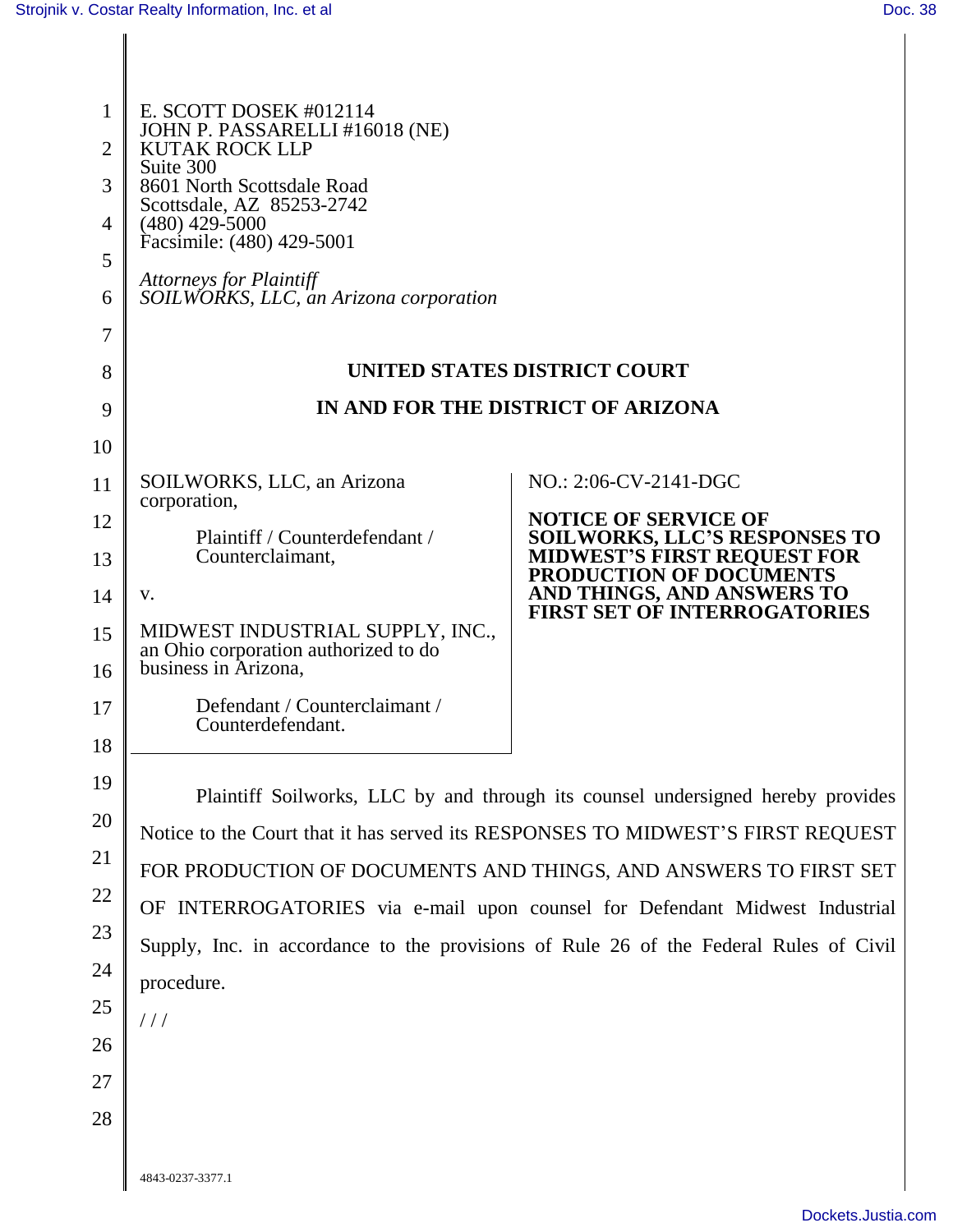| $\mathbf{1}$   | Dated this 23 <sup>nd</sup> day of July, 2007. |                                                                  |
|----------------|------------------------------------------------|------------------------------------------------------------------|
| $\mathbf{2}$   |                                                | KUTAK ROCK LLP                                                   |
| 3              |                                                |                                                                  |
| $\overline{4}$ |                                                |                                                                  |
| $\mathfrak{S}$ |                                                | By $\frac{\sqrt{s}}{\text{E. Scott Does}}$<br>John P. Passarelli |
| 6              |                                                | Suite 300                                                        |
| $\overline{7}$ |                                                | 8601 North Scottsdale road<br>Scottsdale, AZ 85253-2742          |
| $8\,$          |                                                | Attorneys for Plaintiff                                          |
| 9              |                                                |                                                                  |
| 10             |                                                |                                                                  |
| 11             |                                                |                                                                  |
| 12             |                                                |                                                                  |
| 13             |                                                |                                                                  |
| 14             |                                                |                                                                  |
| 15             |                                                |                                                                  |
| 16             |                                                |                                                                  |
| 17             |                                                |                                                                  |
| 18             |                                                |                                                                  |
| 19             |                                                |                                                                  |
| $20\,$         |                                                |                                                                  |
| $21\,$         |                                                |                                                                  |
| $22\,$         |                                                |                                                                  |
| $23\,$         |                                                |                                                                  |
| $24\,$         |                                                |                                                                  |
| $25\,$         |                                                |                                                                  |
| $26\,$         |                                                |                                                                  |
| $27\,$         |                                                |                                                                  |
| $28\,$         |                                                |                                                                  |
|                | 4843-0237-3377.1                               | $\sqrt{2}$                                                       |

 $\overline{\phantom{a}}$